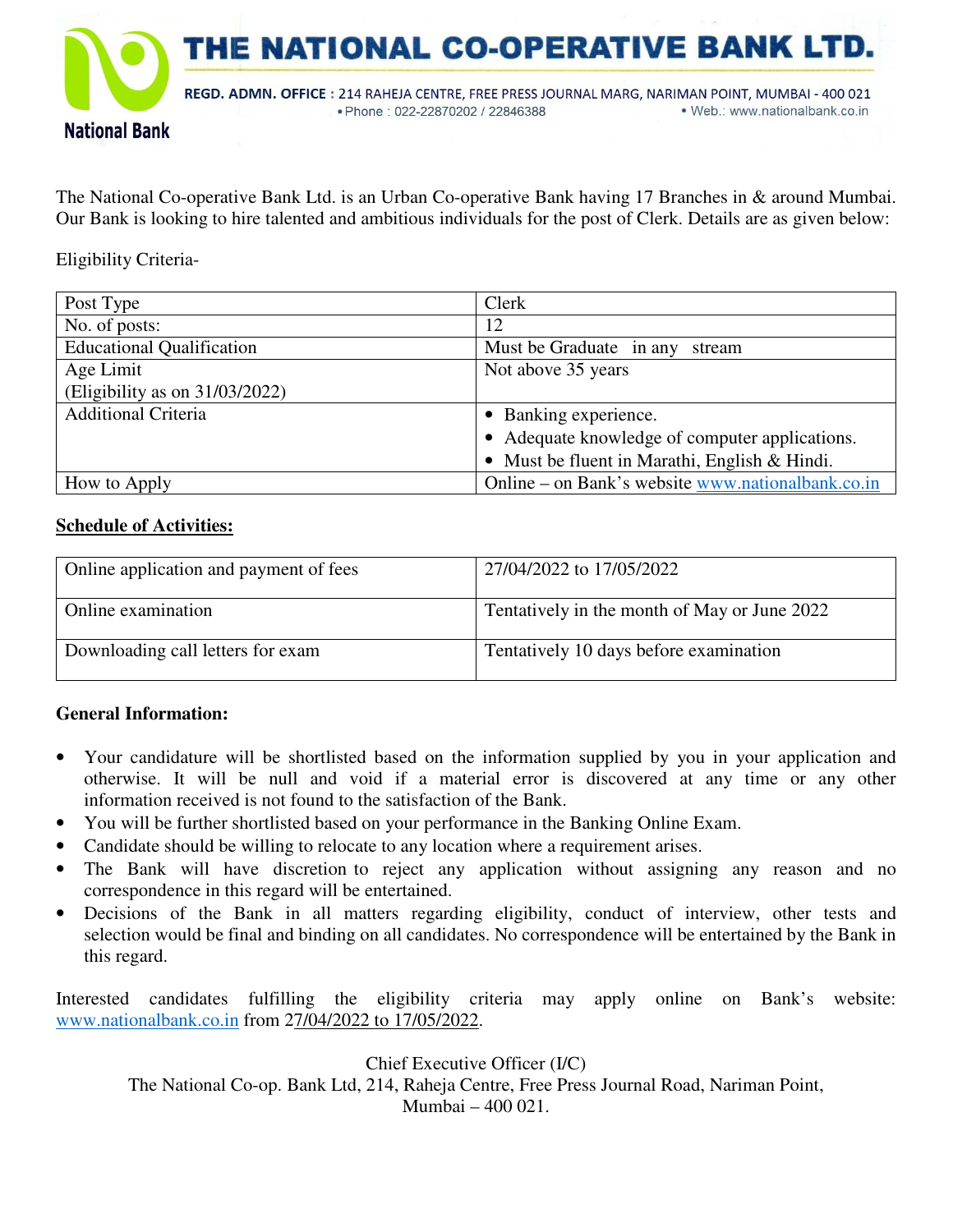

## **National Bank**

**General Guidelines & Procedures for the Examination:** 

#### **TEST STRUCTURE**

Given below is the Test Structure for the Examination:

| Sr.          | Name of Tests                          | No. of    | Maximum      | Version | Time        |
|--------------|----------------------------------------|-----------|--------------|---------|-------------|
| No.          |                                        | Questions | <b>Marks</b> |         |             |
|              | <b>General and Financial Awareness</b> | 40        | 40           |         | 25 minutes  |
| $\mathbf{2}$ | General English                        | 40        | 40           | Only    | 30 minutes  |
| 3            | <b>Reasoning Ability</b>               | 50        | 50           | English | 40 minutes  |
| 4            | Quantitative Aptitude                  | 50        | 50           |         | 40 minutes  |
| 5            | <b>Computer Knowledge</b>              | 20        | 20           |         | 15 Minutes  |
|              | Total                                  | 200       | 200          |         | 150 minutes |

No. of options per question - : 5 options

Penalty for wrong answer -: Yes, 1/4th marks will be deducted for each wrong answer allotted to that question.

#### **The application fees for registering for the exam is Rs.655/- (incl. of GST).**

Details regarding procedure for making the payment are given below in this document.

**CANDIDATES REPORTING LATE** i.e. after the reporting time specified on the call letter for Examination will not be permitted to take the examination. The reporting time mentioned on the call letter is prior to the Start time of the test. Though the duration of the examination is 2 hours 30 minutes, candidates may be required to be at the venue for about 4 hours including the time required for completion of various formalities such as verification and collection of various requisite documents, logging in, giving of instructions.

#### **IDENTITY VERIFICATION**

In the examination hall as well as at the time of interview, the call letter along with original and a photocopy of the candidate's currently valid photo identity (bearing exactly the same name as it appears on the call letter) such as PAN Card/ Passport/ Permanent Driving Licence/ Voter's Card/ Bank Passbook with photograph/ Photo identity proof issued by a Gazzetted Officer on official letterhead along with photograph / Photo identity proof issued by a People's Representative on official letterhead along with photograph / valid recent Identity Card issued by a recognized College/ University/ Aadhar card/ E-Aadhar Card with a photograph/ Employee ID/ Bar Council Identity Card with photograph should be submitted to the invigilator for verification. The candidate's identity will be verified with respect to his/her details on the call letter, in the Attendance List and requisite documents submitted. If identity of the candidate is in doubt the candidate may not be allowed to appear for the Examination.

Ration Card and Learner's Driving License are **not** valid id proof.

**Note:** Candidates have to produce in original the photo identity proof and submit photocopy of the photo identity proof along with Examination call letter as well as the Interview Call Letter while attending the examination/ interview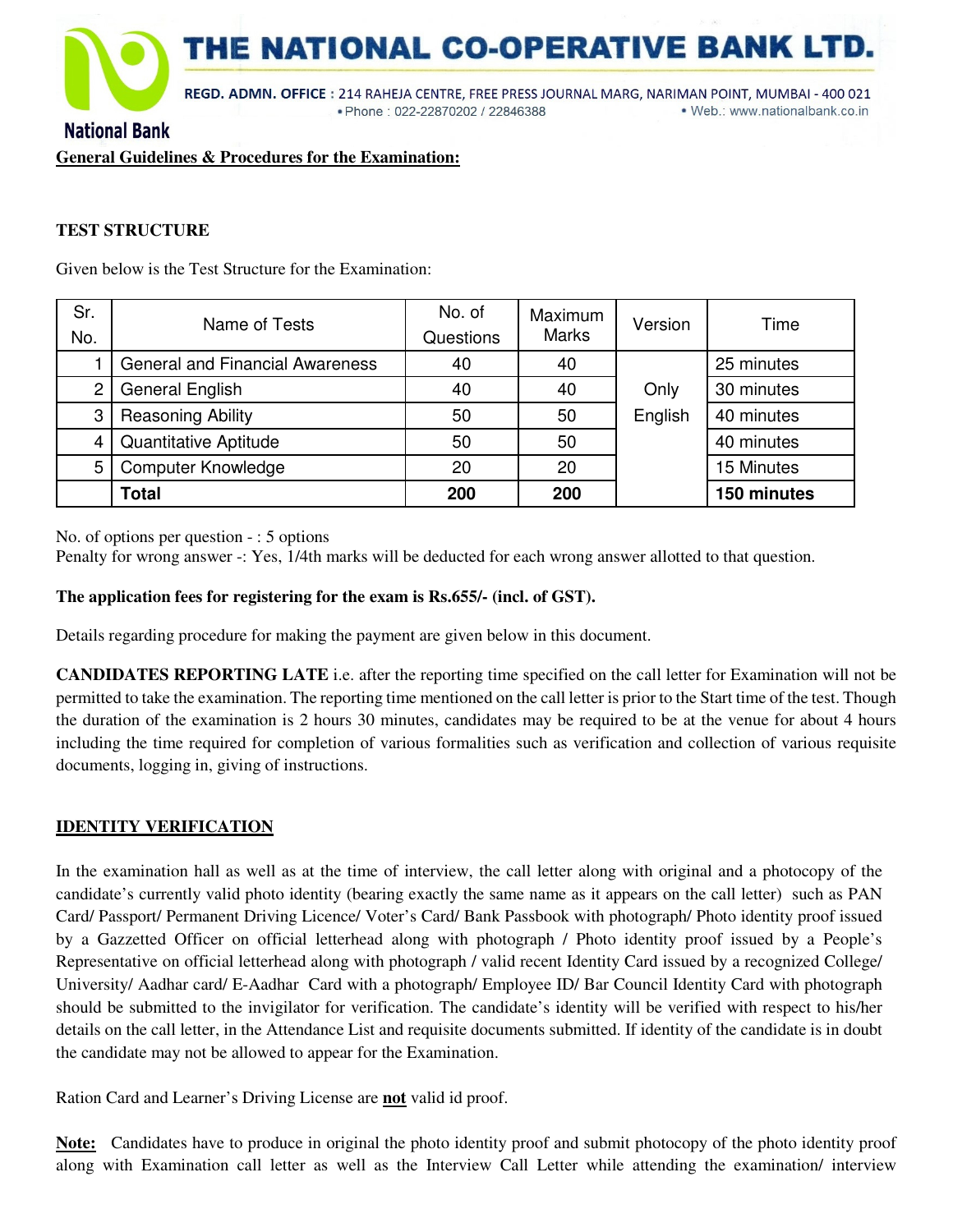THE NATIONAL CO-OPERATIVE BANK LTD

REGD. ADMN. OFFICE: 214 RAHEJA CENTRE, FREE PRESS JOURNAL MARG, NARIMAN POINT, MUMBAI - 400 021 · Phone: 022-22870202 / 22846388 · Web.: www.nationalbank.co.in

# **National Bank**

respectively, without which they will not be allowed to take up the examination/ interview. Candidates must note that the name as appearing on the call letter (provided during the process of registration) should exactly match the name as appearing on the photo identity proof. Female candidates who have changed first/last/middle name post marriage must take special note of this. If there is any mismatch between the name indicated in the Call Letter and Photo Identity Proof the candidate will not be allowed to appear for the examination. In case of candidates who have changed their name, will be allowed only if they produce original Gazette notification / their original marriage certificate / affidavit in original.

# **CENTRE CLAUSES :**

- 1. The examination will be conducted online in venues given in the respective call letters.
- 2. No request for change of centre/venue/date/session for Examination shall be entertained.
- 3. The National Co-op. Bank Ltd., however, reserves the right to cancel any of the Examination Centres and/ or add some other Centres, at its discretion, depending upon the response, administrative feasibility, etc.
- 4. The National Co-op. Bank Ltd. also reserves the right to allot the candidate to any centre other than the one he/she has opted for.
- 5. Candidate will appear for the examination at an Examination Centre at his/her own risks and expenses and The National Co-op. Bank Ltd. will not be responsible for any injury or losses etc. of any nature.
- **6.** Choice of centre once exercised by the candidate will be final.

If sufficient number of candidates does not opt for a particular centre for "Online" examination, **The National Co-op. Bank Ltd.** reserves the right to allot any other adjunct centre to those candidates OR if the number of candidates is more than the capacity available for online exam for a centre, **The National Co-op. Bank Ltd.** reserves the right to allot any other centre to the candidate.

# **OTHER CLAUSES**

1. The possibility of occurrence of some problem in the administration of the examination cannot be ruled out completely which may impact test delivery and/or result from being generated. In that event, every effort will be made to rectify such problem, which may include movement of candidates, delay in test. Conduct of a re-exam is at the absolute discretion of test conducting body. Candidates will not have any claim for a re-test. Candidates not willing to move or not willing to participate in the delayed process of test delivery shall be summarily rejected from the process..

2. Decision of **The National Co-op. Bank Ltd.** in all matters relating to recruitment will be final and binding on the candidate. No correspondence or personal enquiries shall be entertained by the **The National Co-op. Bank Ltd.** in this behalf.

3. If the examination is held in more than one session, the scores across various sessions will be equated to adjust for slight differences in difficulty level of different test batteries used across sessions. More than one session are required if the nodes capacity is less or some technical disruption takes place at any center or for any candidate.

4. **The National Co-op. Bank Ltd.** would be analyzing the responses (answers) of individual candidates with those of other candidates to detect patterns of similarity of right and wrong answers. If in the analytical procedure adopted by **The National Co-op. Bank Ltd.** in this regard, it is inferred/ concluded that the responses have been shared and scores obtained are not genuine/ valid, **The National Co-op. Bank Ltd.** reserves right to cancel the candidature of the concerned candidates and the result of such candidates (disqualified) will be withheld.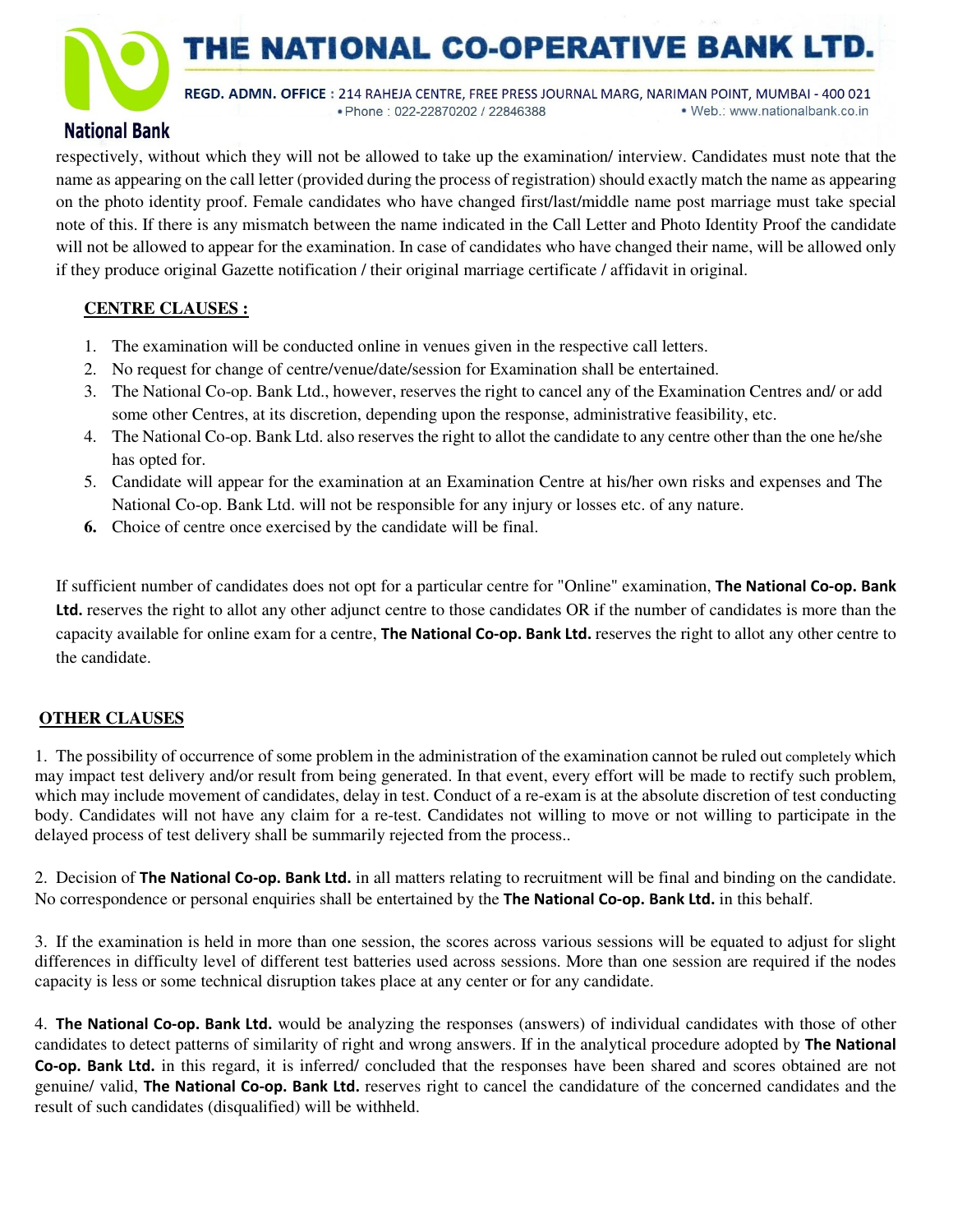

# **National Bank**

5. Instances for providing incorrect information and/or process violation by a candidate detected at any stage of the selection process will lead of disqualification of the candidate from the selection process and he/she will not be allowed to appear in any **The National Co-op. Bank Ltd.** recruitment process in the future. If such instances go undetected during the current selection process but are detected subsequently, such disqualification will take place with retrospective affect.

6. Process for Arriving at Scores

The Scores of Online Examination are obtained by adopting the following procedure:

(i)Number of questions answered correctly by a candidate in each objective test is considered for arriving at the Corrected Score after applying penalty for wrong answers.

(ii)The Corrected Scores so obtained by a candidate are made equivalent to take care of the minor difference in difficulty level, if any, in each of the objective tests held in different sessions to arrive at the Equated Scores\*

\* Scores obtained by candidates on any test are equated to the base form by considering the distribution of scores of all the forms.

(iii) Test-wise scores and scores on total is reported with decimal point upto two digits.

Note: Cutoffs are applied in two stages:

- i. on scores in individual tests
- ii. on Total Score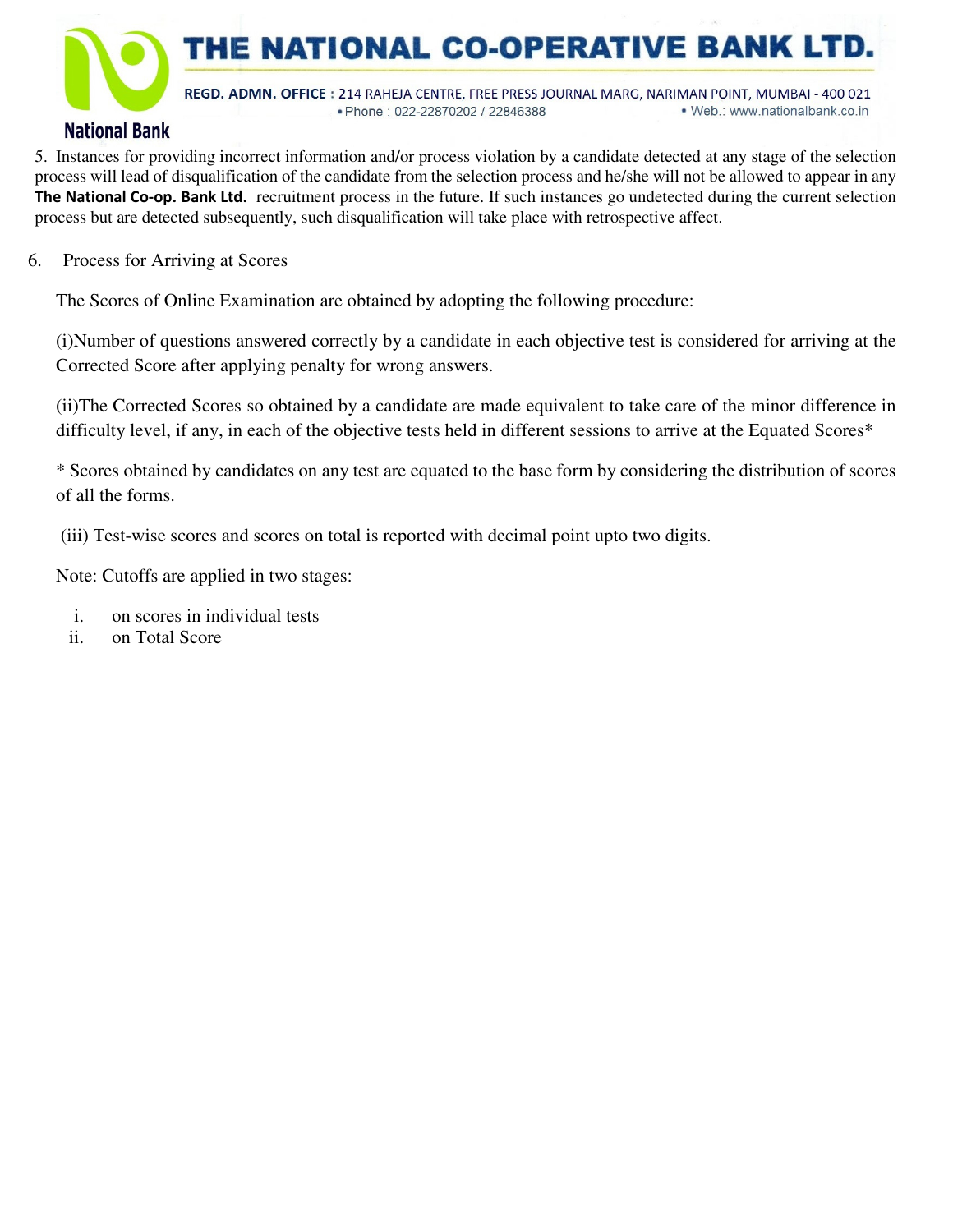

# **National Bank HOW TO APPLY**

#### **DETAILED GUIDELINES/PROCEDURES FOR**

- **A. APPLICATION REGISTRATION**
- **B. PAYMENT OF FEES**
- **C. DOCUMENT SCAN AND UPLOAD**

#### **Candidates can apply online only from 20/04/2022 to 10/05/2022 and no other mode of application will be accepted.**

#### **IMPORTANT POINTS TO BE NOTED BEFORE REGISTRATION**

Before applying online, candidates should-

- **(i) scan their :** 
	- **photograph (4.5cm × 3.5cm)**
	- signature (with black ink)
	- **left thumb impression (on white paper with black or blue ink)**
	- a hand written declaration (on a white paper with black ink) (text given below) ensuring that all these **scanned documents adhere to the required specifications as given in Annexure III to this Advertisement.**
- **(ii) Signature in CAPITAL LETTERS will NOT be accepted.**
- **(iii) The left thumb impression should be properly scanned and not smudged. (**If a candidate is not having left thumb, he/she may use his/ her right thumb for applying.)
- **(iv) The text for the hand written declaration is as follows**

*"I, \_\_\_\_\_\_\_\_\_\_\_\_\_\_\_\_\_\_\_\_\_\_\_\_\_ (Name of the candidate), hereby declare that all the information submitted by me in the application form is correct, true and valid. I will present the supporting documents as and when required."* 

- **(v) The above mentioned hand written declaration has to be in the candidate's hand writing and in English only. If it is written and uploaded by anybody else or in any other language, the application will be considered as invalid. (**In the case of Visually Impaired candidates who cannot write may get the text of declaration typed and put their left hand thumb impression below the typed declaration and upload the document as per specifications.)
- (vi) **Keep the necessary details/documents ready to make** Online Payment **of the requisite application fee/ intimation charges**
- **(vii) Have a valid personal email ID and mobile no., which should be kept active till the completion of this Recruitment Process. Bank may send intimation to download call letters for the Examination etc. through the registered e-mail ID. In case a candidate does not have a valid personal e-mail ID, he/she should create his/her new e-mail ID and mobile no. before applying on-line and must maintain that email account and mobile number.**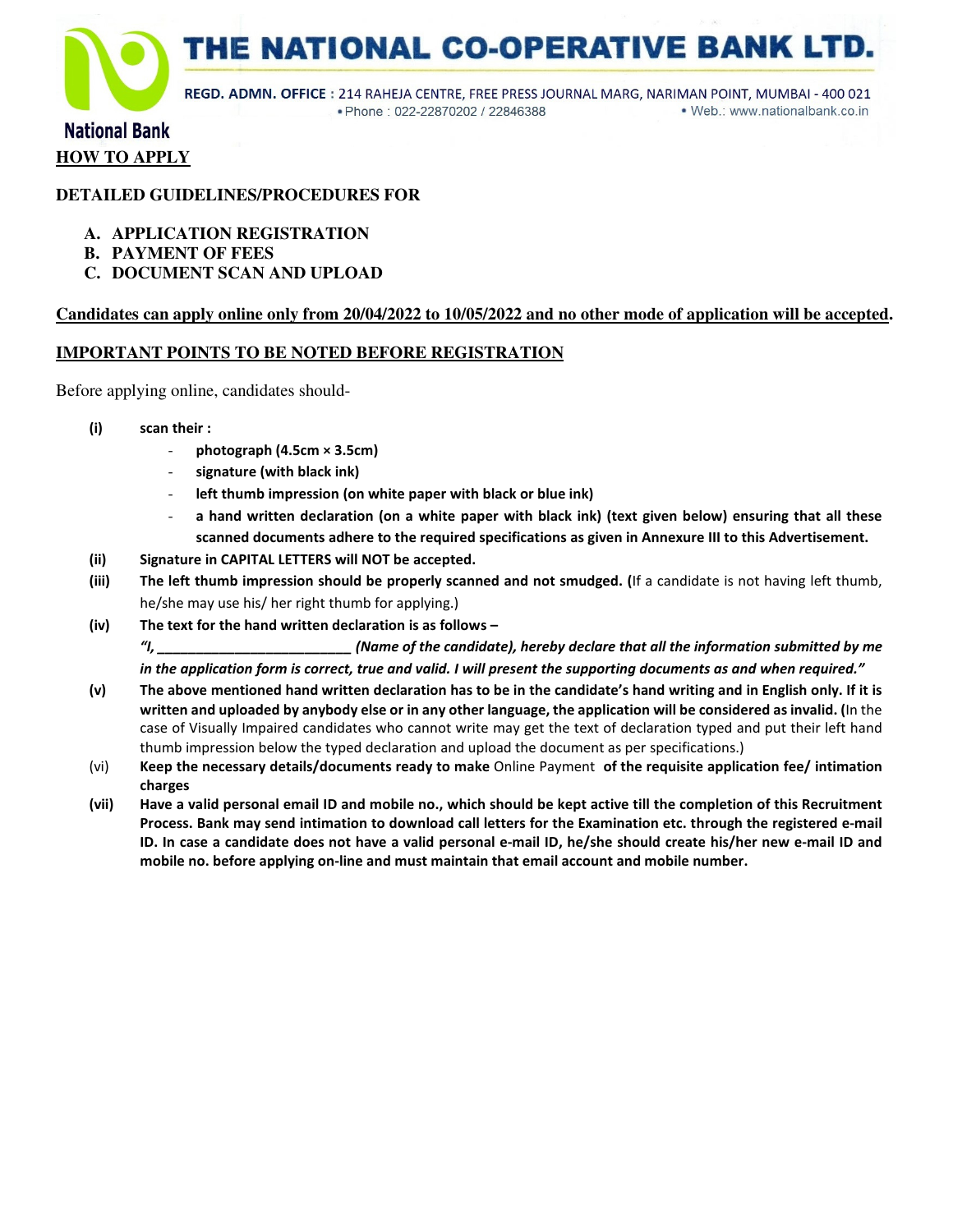



REGD. ADMN. OFFICE: 214 RAHEJA CENTRE, FREE PRESS JOURNAL MARG, NARIMAN POINT, MUMBAI - 400 021 · Phone: 022-22870202 / 22846388 · Web.: www.nationalbank.co.in

# **National Bank**

#### **APPLICATION FEES/ INTIMATION CHARGES (NON REFUNDABLE) PAYMENT OF FEE ONLINE** : **- 27/04/2022 TO 17/05/2022**

Bank Transaction charges for Online Payment of application fees/intimation charges will have to be borne by the candidate.

#### **A. Application Registration**

- 1. Candidates to go to the **The National Co-op. Bank Ltd.** website www.nationalbank.co.in click on the option "**APPLY ONLINE**" which will open a new screen.
- 2. To register application, choose the tab "**Click here for New Registration**" and enter Name, Contact details and Email-id. A Provisional Registration Number and Password will be generated by the system and displayed on the screen. Candidate should note down the Provisional Registration Number and Password. An Email & SMS indicating the Provisional Registration number and Password will also be sent.
- 3. In case the candidate is unable to complete the application form in one go, he / she can save the data already entered by choosing "SAVE AND NEXT" tab. Prior to submission of the online application candidates are advised to use the "SAVE AND NEXT" facility to verify the details in the online application form and modify the same if required. Visually Impaired candidates should fill the application form carefully and verify/ get the details verified to ensure that the same are correct prior to final submission.
- 4. Candidates are advised to carefully fill and verify the details filled in the online application themselves as no change will be possible/ entertained after clicking the COMPLETE REGISTRATION BUTTON.
- 5. The Name of the candidate or his /her Father/ Husband etc. should be spelt correctly in the application as it appears in the Certificates/ Mark sheets/Identity proof. Any change/alteration found may disqualify the candidature.
- 6. Validate your details and Save your application by clicking the 'Validate your details' and 'Save & Next' button.
- 7. Candidates can proceed to upload Photo & Signature as per the specifications given in the Guidelines for Scanning and Upload of Photograph and Signature detailed under point "C".
- 8. Candidates can proceed to fill other details of the Application Form.
- 9. Click on the Preview Tab to preview and verify the entire application form before COMPLETE REGISTRATION.
- 10. Modify details, if required, and click on 'COMPLETE REGISTRATION' ONLY after verifying and ensuring that the photograph, signature uploaded and other details filled by you are correct.
- 11. Click on 'Payment' Tab and proceed for payment.
- 12. Click on 'Submit' button.

# B. **PAYMENT OF FEES**

#### **ONLINE MODE**

- 1. The application form is integrated with the payment gateway and the payment process can be completed by following the instructions.
- 2. The payment can be made by using Debit Cards (RuPay/Visa/MasterCard/Maestro), Credit Cards, Internet Banking, IMPS, Cash Cards/ Mobile Wallets.
- 3. After submitting your payment information in the online application form, PLEASE WAIT FOR THE INTIMATION FROM THE SERVER. DO NOT PRESS BACK OR REFRESH BUTTON IN ORDER TO AVOID DOUBLE CHARGE
- 4. On successful completion of the transaction, an e-Receipt will be generated.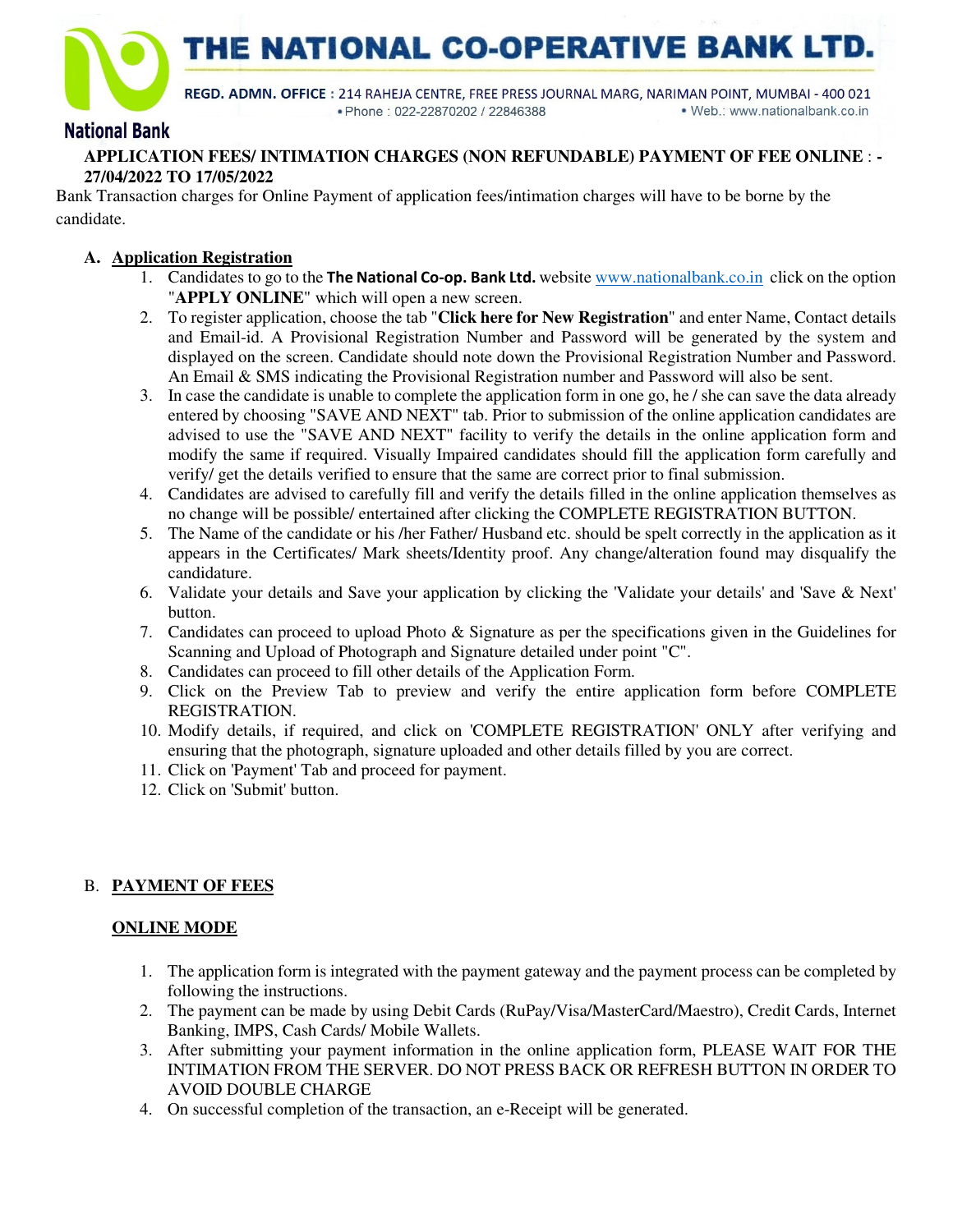THE NATIONAL CO-OPERATIVE BANK I



REGD. ADMN. OFFICE: 214 RAHEJA CENTRE, FREE PRESS JOURNAL MARG, NARIMAN POINT, MUMBAI - 400 021 · Phone: 022-22870202 / 22846388 · Web.: www.nationalbank.co.in

# **National Bank**

- 5. Non-generation of 'E-Receipt' indicates PAYMENT FAILURE. On failure of payment, Candidates are advised to login again using their Provisional Registration Number and Password and repeat the process of payment.
- 6. Candidates are required to take **a printout of the e-Receipt** and online Application Form containing fee details. **Please note that if the same cannot be generated, online transaction may not have been successful**.
- 7. For Credit Card users: All charges are listed in Indian Rupee. If you use a non-Indian credit card, your bank will convert to your local currency based on prevailing exchange rates.
- 8. To ensure the security of your data, please close the browser window once your transaction is completed.
- **9. There is facility to print application form containing fee details after payment of fees.**

# **C. Guidelines for scanning and Upload of Documents**

Before applying online a candidate will be required to have a scanned (digital) image of his/her photograph, signature, left thumb impression and the hand written declaration as per the specifications given below.

Photograph Image:  $(4.5cm \times 3.5cm)$ 

- Photograph must be a recent passport style colour picture.
- Make sure that the picture is in colour, taken against a light-coloured, preferably white, background.
- Look straight at the camera with a relaxed face
- If the picture is taken on a sunny day, have the sun behind you, or place yourself in the shade, so that you are not squinting and there are no harsh shadows
- If you have to use flash, ensure there's no "red-eye"
- If you wear glasses make sure that there are no reflections and your eyes can be clearly seen.
- Caps, hats and dark glasses are not acceptable. Religious headwear is allowed but it must not cover your face.
- Dimensions 200 x 230 pixels (preferred)
- Size of file should be between 20kb–50 kb
- Ensure that the size of the scanned image is not more than 50kb. If the size of the file is more than 50 kb, then adjust the settings of the scanner such as the DPI resolution, no. of colours etc., during the process of scanning.

Signature, left thumb impression and hand-written declaration Image:

- The applicant has to sign on white paper with Black Ink pen.
	- o Dimensions 140 x 60 pixels (preferred)
	- o Size of file should be between 10kb 20kb for signature and 20kb 50kb for left thumb impression.
	- o Ensure that the size of the scanned image is not more than 20kb
- The applicant has to put his left thumb impression on a white paper with black or blue ink.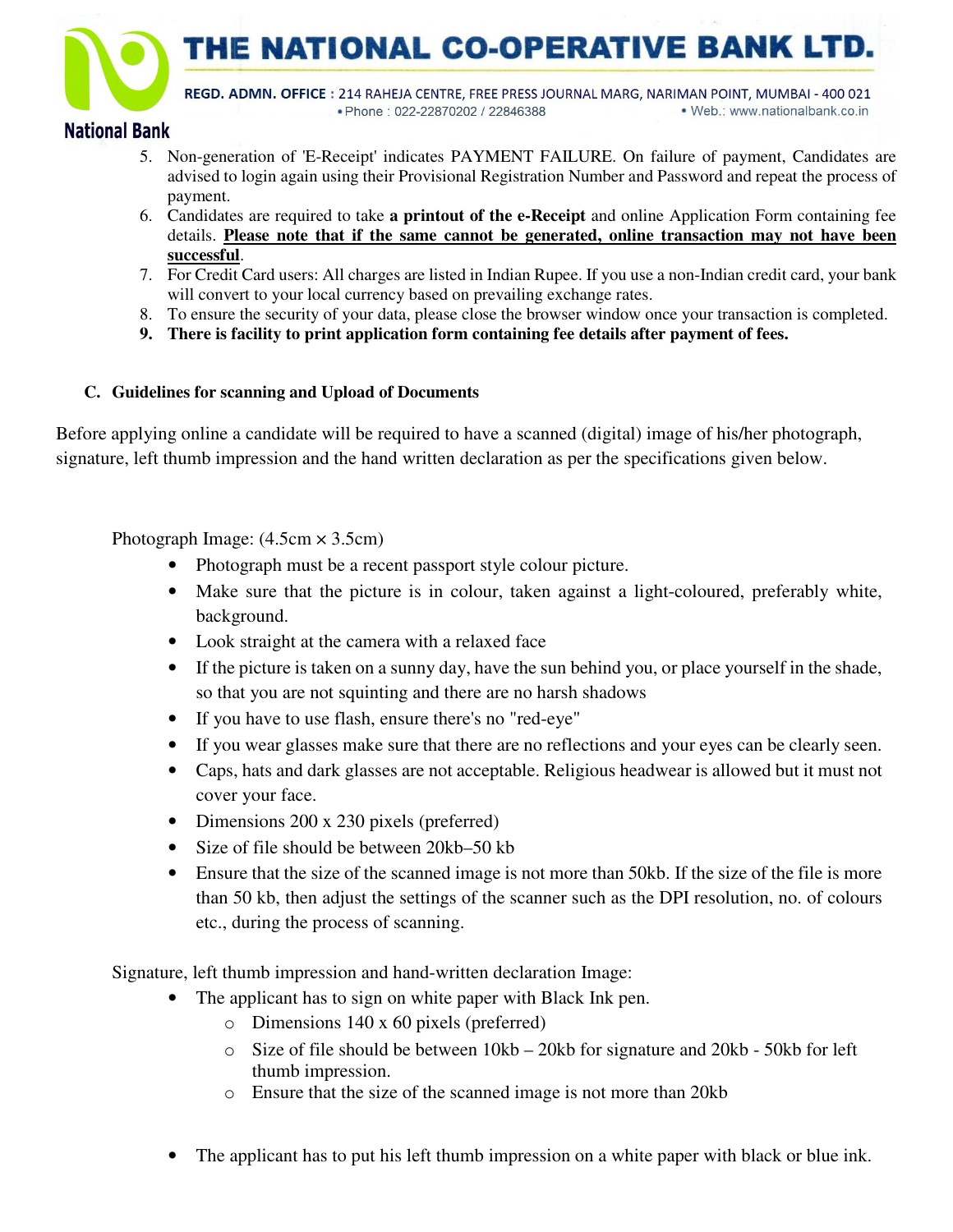THE NATIONAL CO-OPERATIVE BANK L

REGD. ADMN. OFFICE: 214 RAHEJA CENTRE, FREE PRESS JOURNAL MARG, NARIMAN POINT, MUMBAI - 400 021 · Phone: 022-22870202 / 22846388 · Web.: www.nationalbank.co.in

# **National Bank**

- o File type: jpg / jpeg
- o Dimensions: 240 x 240 pixels in 200 DPI (Preferred for required quality) i.e 3 cm \* 3 cm (Width \* Height)
- o File Size: 20 KB 50 KB
- The applicant has to write the declaration in English clearly on a white paper with black ink.
	- o File type: jpg / jpeg
	- o Dimensions: 800 x 400 pixels in 200 DPI (Preferred for required quality) i.e 10 cm \* 5 cm (Width \* Height)
	- $\circ$  File Size: 50 KB 100 KB
- The signature, left thumb impression and the hand written declaration should be of the applicant and not by any other person.
- If the Applicant's signature on the attendance sheet or Call letter, signed at the time of the examination, does not match the signature uploaded, the applicant will be disqualified.
- Signature / Hand written declaration in CAPITAL LETTERS shall NOT be accepted.

Scanning the documents:

- o Set the scanner resolution to a minimum of 200 dpi (dots per inch)
- o Set Colour to True Colour
- o File Size as specified above
- $\circ$  Crop the image in the scanner to the edge of the photograph/signature/ left thumb impression / hand written declaration, then use the upload editor to crop the image to the final size (as specified above).
- o The image file should be JPG or JPEG format. An example file name is: image01.jpg or image01.jpeg. Image dimensions can be checked by listing the folder files or moving the mouse over the file image icon.
- o Candidates using MS Windows/MSOffice can easily obtain documents in .jpeg format by using MS Paint or MSOffice Picture Manager. Scanned documents in any format can be saved in .jpg / .jpeg format by using 'Save As' option in the File menu. Size can be adjusted by using crop and then resize option.

Procedure for Uploading the documents

- o While filling in the Online Application Form the candidate will be provided with separate links for uploading Photograph, signature, left thumb impression and hand written declaration
- o Click on the respective link "Upload Photograph / signature / Upload left thumb impression / hand written declaration"
- o Browse and Select the location where the Scanned Photograph / signature / left thumb impression / hand written declaration file has been saved.
- o Select the file by clicking on it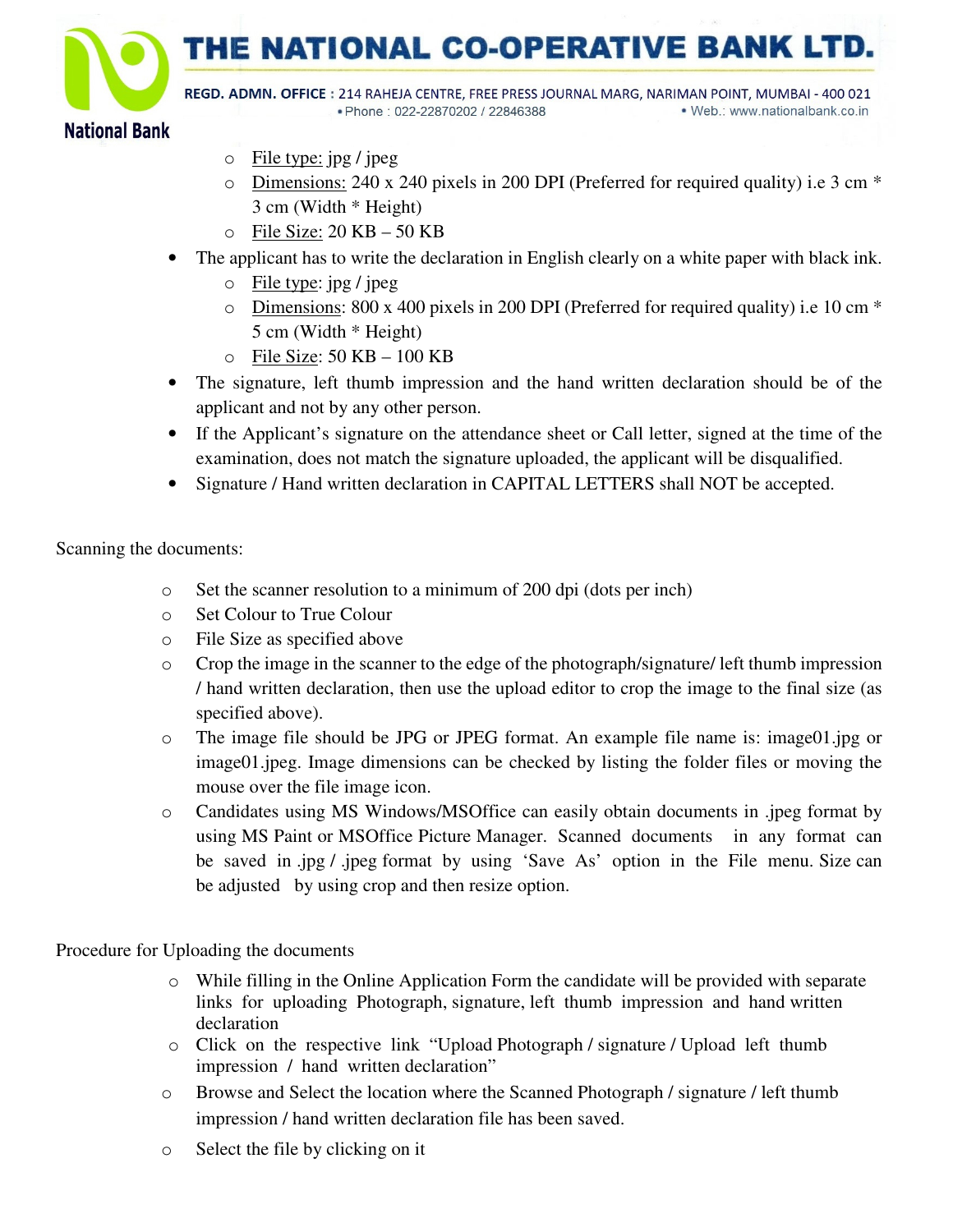

- o Click the 'Open/Upload'
- o If the file size and format are not as prescribed, an error message will be displayed.
- $\circ$  Preview of the uploaded image will help to see the quality of the image. In case of unclear / smudged, the same may be re-uploaded to the expected clarity /quality.

Your Online Application will not be registered unless you upload your Photograph, signature, left thumb impression and hand written declaration as specified.

Note:

- (1) In case the face in the photograph or signature or left thumb impression or the hand written declaration is unclear / smudged the candidate's application may be rejected.
- (2) After uploading the Photograph / signature / left thumb impression / hand written declaration in the online application form candidates should check that the images are clear and have been uploaded correctly. In case the photograph or signature or left thumb impression or the hand written declaration is not prominently visible, the candidate may edit his/ her application and re-upload his/ her photograph or signature or left thumb impression or the hand written declaration, prior to submitting the form.
- (3) Candidate should also ensure that photo is uploaded at the place of photo and signature at the place of signature. If photo in place of photo and signature in place of signature is not uploaded properly, candidate will not be allowed to appear for the exam.
- (4) Candidate must ensure that Photo to be uploaded is of required size and the face should be clearly visible.
- (5) If the photo is not uploaded at the place of Photo Admission for Examination will be rejected/denied. Candidate him/herself will be responsible for the same.
- (6) Candidates should ensure that the signature uploaded is clearly visible
- (7) After registering online candidates are advised to take a printout of their system generated online application forms.

# **Procedure for Uploading the documents**

- While filling in the Online Application Form the candidate will be provided with separate links for uploading left thumb impression and hand written declaration
- Click on the respective link "Upload left thumb impression / hand written declaration"
- Browse and Select the location where the Scanned left thumb impression / hand written declaration file has been saved.
- Select the file by clicking on it
- Click the 'Open/Upload' button Your Online Application will not be registered unless you upload your Left thumb impression and hand written declaration as specified.
- If the file size and format are not as prescribed, an error message will be displayed.